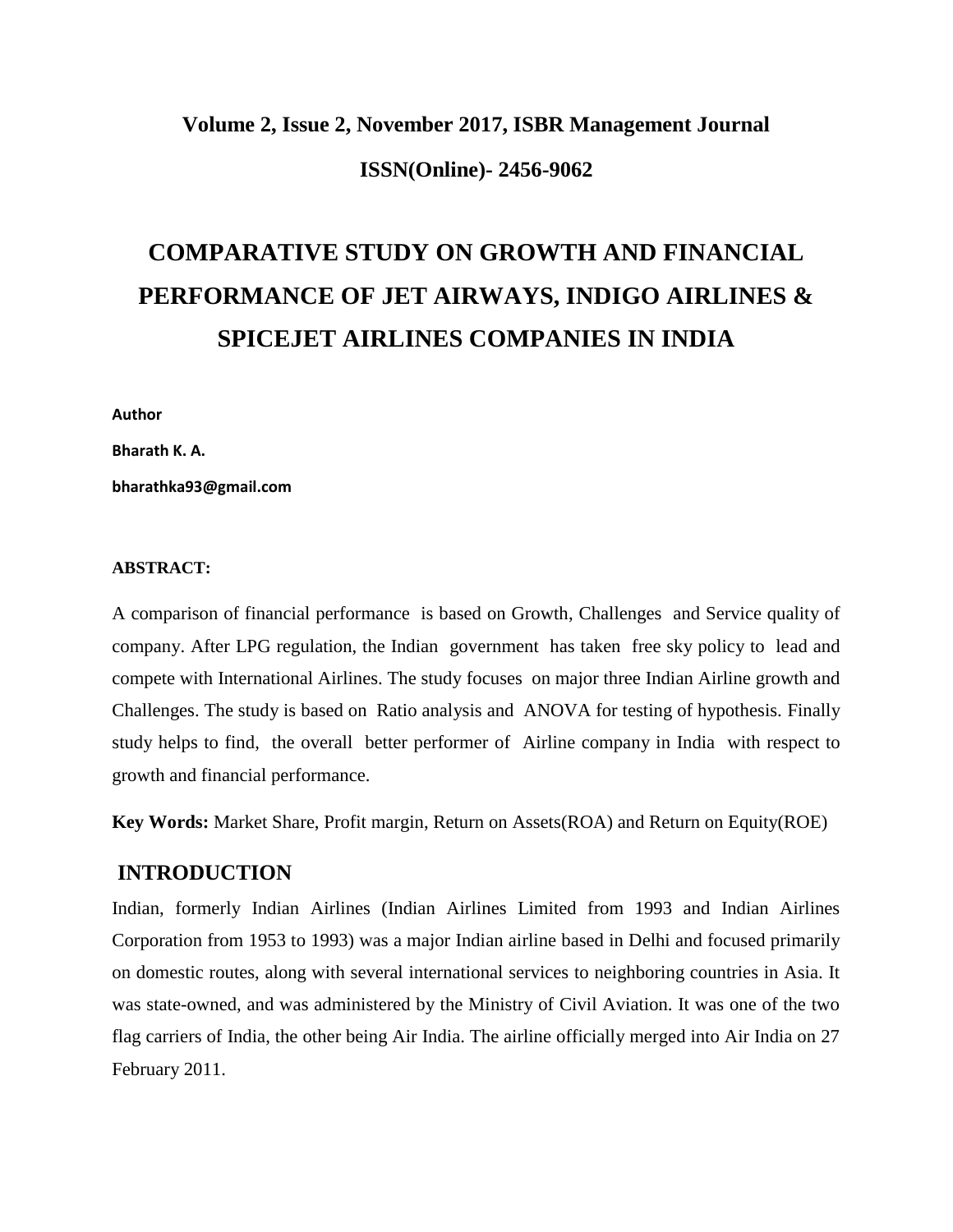The airline was set up under the Air Corporations Act, 1953 with an initial capital of Rs.32 million and started operations on 1 August 1953. It was established after legislation came into force to nationalize the entire airline industry in India. Two new national airlines were to be formed along the same lines as happened in the United Kingdom with British Overseas Airways Corporation (BOAC) and British European Airways (BEA). Air India took over international routes and Indian Airlines Corporation (IAC) took over the domestic and regional routes.

## **OBJECTIVES OF THE STUDY**

- To Understand current and future evolvement of the Airline industry in India
- To Study the financial performance of selected Airlines in India
- To analysis of Growth and Trend performance of selected Airlines in India

# **METHODOLOGY**

.

#### **RESEARCH DESIGN**

This study employed quantitative research approach. A quantitative approach is relevant because it employs statistics, which is a comparative methodological discipline that uses mathematical ideas for descriptive data analysis, point inference, and hypothesis testing.

#### **PERIOD OF STUDY**

The study evaluated Financial Performance of selected Indian Airline from 2012 to 2016 focusing on peer airlines

#### **SAMPLE SIZE OF THE STUDY**

The study with respect to sample size of Three (3) Airlines such as JET AIRWAYS, INDIGO AIRLINES & SPICEJET AIRLINES

#### **COLLECTION OF DATA**

The research study is based on Secondary data collected from respective Company websites, Journals, Magazines , News paper etc.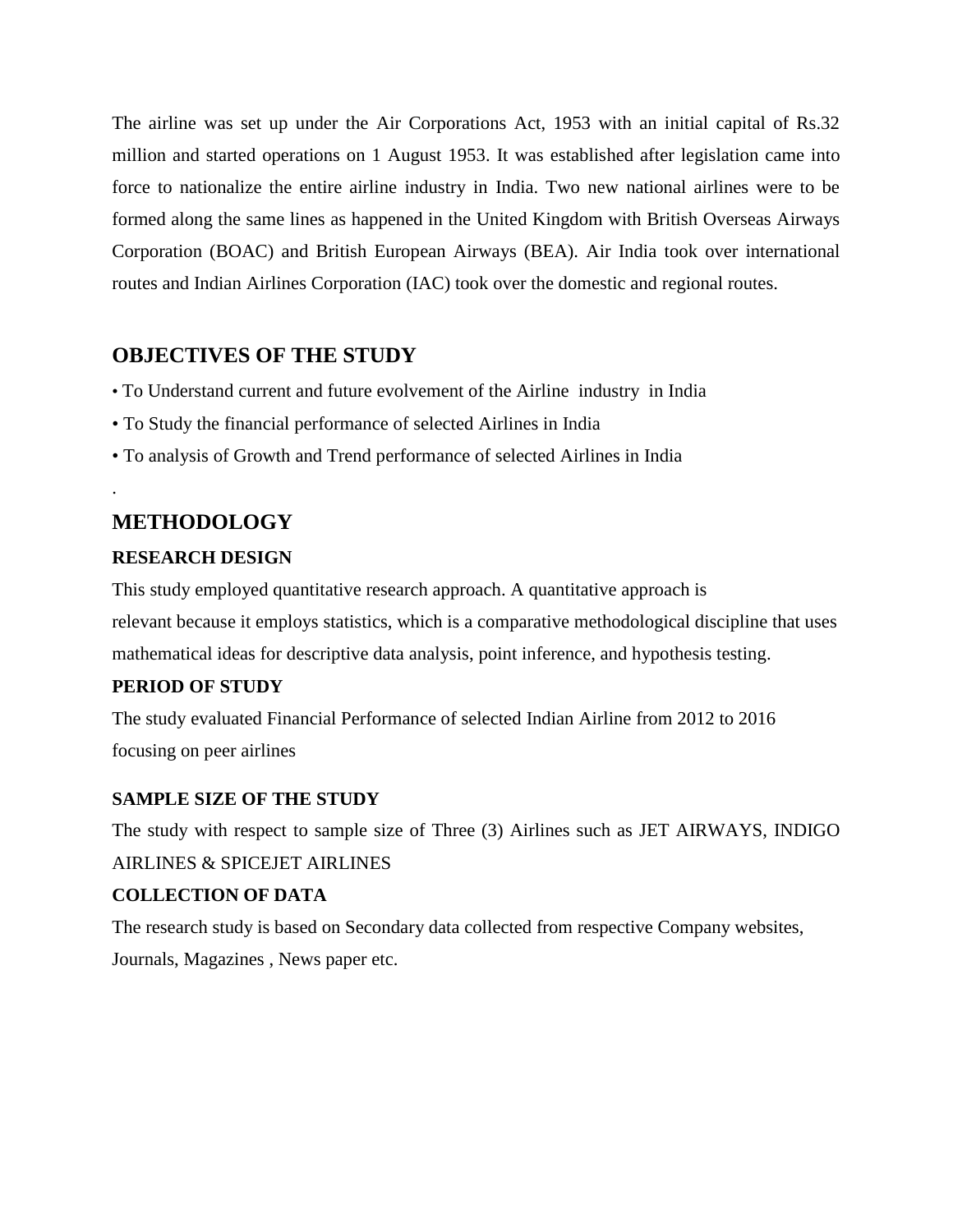## **KEY PERFORMANCE RATIOS**

#### **NET PROFIT MARGIN**

Net Profit Margin is the ratio of net profits to revenues for a company or business segment typically expressed as a percentage – that shows how much of each dollar earned by the company is translated into profits. Net margins can generally be calculated as:

> NET PROFIT MARGIN  $=$  NET PROFIT **REVENUE**

Where Net Profit = Revenue –COGS-Operating Expenses – Interest and Tax

#### **OPERATING PROFIT MARGIN**

Operating Profit Margin is a measurement of what proportion of a company's revenue is leftover after paying for variable costs of production such as wages, raw materials, etc. It can be calculated by dividing a company's operating income (also known as "operating profit") during a given period by its net sales during the same period.

"Operating income" here refers to the profit that a company retains after removing operating expenses (such as cost of goods sold and wages) and depreciation. "Net sales" here refers to the total value of sales minus the value of returned goods, allowances for damaged and missing goods, and discount sales.

Operating margin is expressed as a percentage, and the formula for calculating Operating margin can be represented in the following way:

#### Operating Margin  $=$  Operating Income

Net Sales

#### **RETURN ON ASSETS (ROA)**

Return on assets is an indicator of how profitable a company is relative to its total assets.

ROA gives an idea as to how efficient management is at using its assets to generate earnings.

Calculated by dividing a company's annual earnings by its total assets, ROA is displayed as a percentage. Sometimes this is referred to as "return on investment".

The formula for return on assets is:

RETURN ON ASSETS = NET INCOME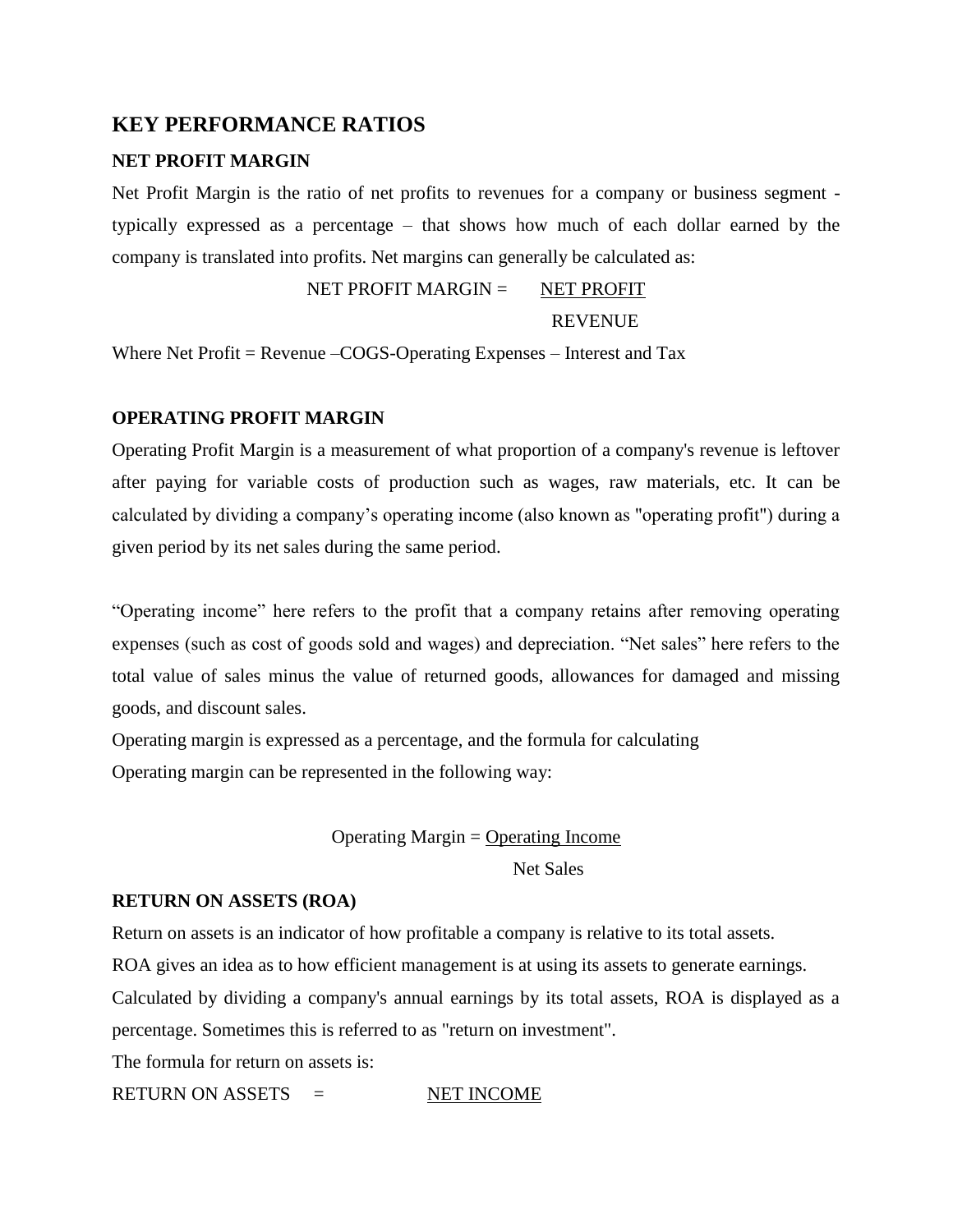#### TOTAL ASSETS

The ROA is often referred to as ROI

#### **RETURN ON EQUITY (ROE)**

Return on equity (ROE) is the amount of net income returned as a percentage of shareholders equity. Return on equity measures a corporation's profitability by revealing how much profit a company generates with the money shareholders have invested.

ROE is expressed as a percentage and calculated as: RETURN ON EQUITY = NET INCOME SHAREHOLDER'S EQUITY

Net income is for the full fiscal year (before dividends paid to common stock holders but after dividends to preferred stock.) Shareholder's equity does not include preferred shares.

## **HYPOTHESIS OF THE STUDY**

The following hypotheses are framed for testing

#### **Hypothesis 1**

*Null Hypothesis: Ho* NPJA=NPIA=NPSJ

There are no significance differences on Net Profit Margin among the peer airlines group.

*Alternate hypothesis: H1* NPJA≠NPIA≠NPSJ

There are significance differences on Net Profit Margin among the peer airlines group.

#### **Hypothesis 2**

*Null Hypothesis: Ho* OPJA=OPIA=OPSJ

There are no significance differences on Operating Profit Margin among the peer airlines group. *Alternate hypothesis: H1* OPJA≠OPIA≠OPSJ

There are significance differences on Operating Profit Margin among the peer airlines group.

#### **Hypothesis 3**

*Null Hypothesis: Ho* ROAJA=ROAIA=ROASJ

There are no significance differences on ROA among the peer airlines group.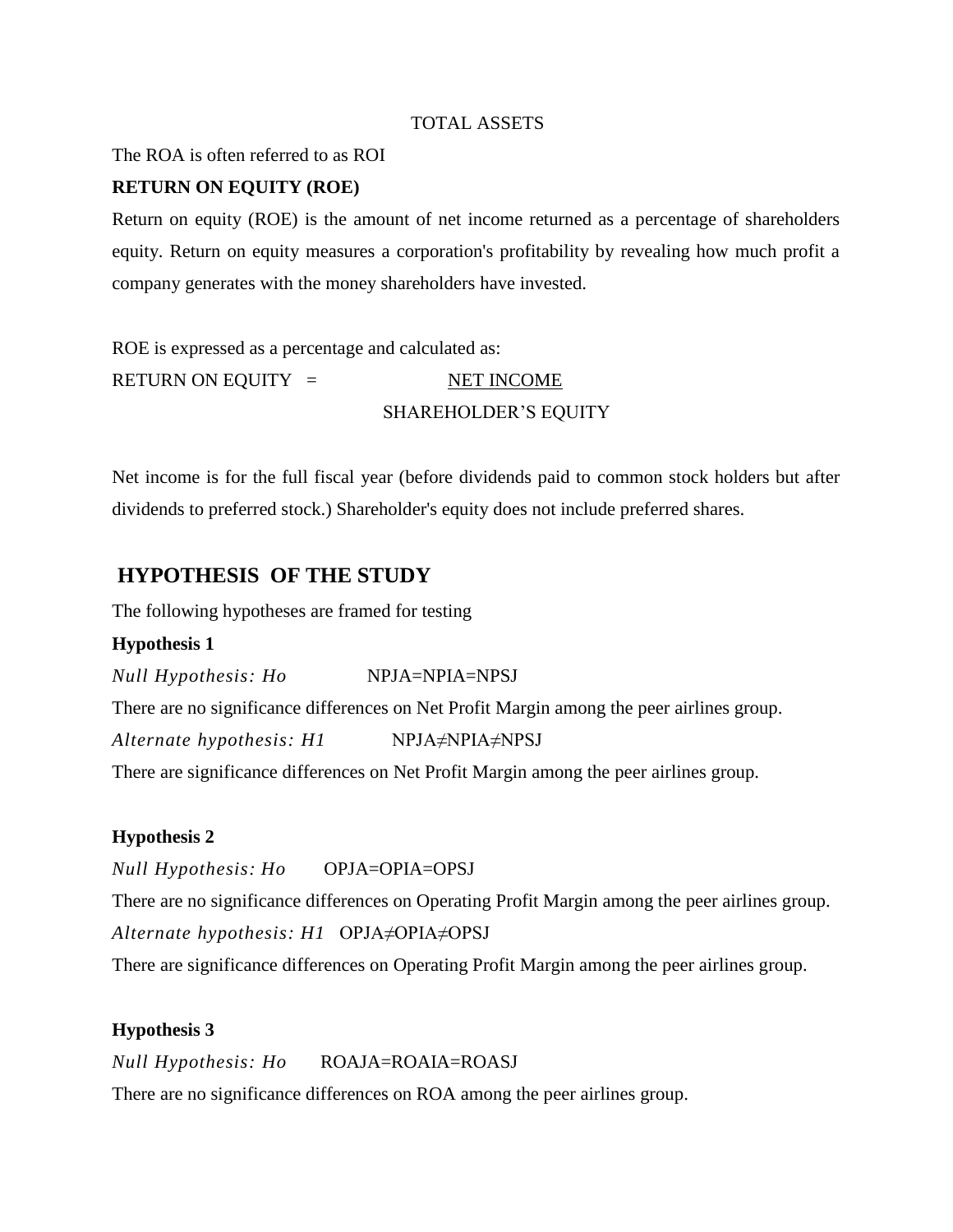*Alternate hypothesis: H1* ROAJA≠ROAIA≠ROASJ There are significance differences on ROA among the peer airlines group.

## **Hypothesis 4**

*Null Hypothesis: Ho* ROEJA=ROEIA=ROESJ There are no significance differences on ROE among the peer airlines group. Alternate hypothesis: H1ROEJA≠ROEIA≠ROESJ There are significance differences on ROE among the peer airlines group.

# **MARKET SHARE ANALYSIS OF THE PLAYERS**

Players in Indian Aviation Industry are fighting to gain maximum market share. Domestic market is dominated by LLCs such as IndiGo and SpiceJet. IndiGo is the only domestic company which has shown all time profits in its balance sheet. At the time of crisis Indigo sustained itself while gaining profits. It is India's most preferred LLC.

According to analysis presented by Business Standards Indigo retained at top position followed by Jet Airways. This analysis was at the end of January, 2017.

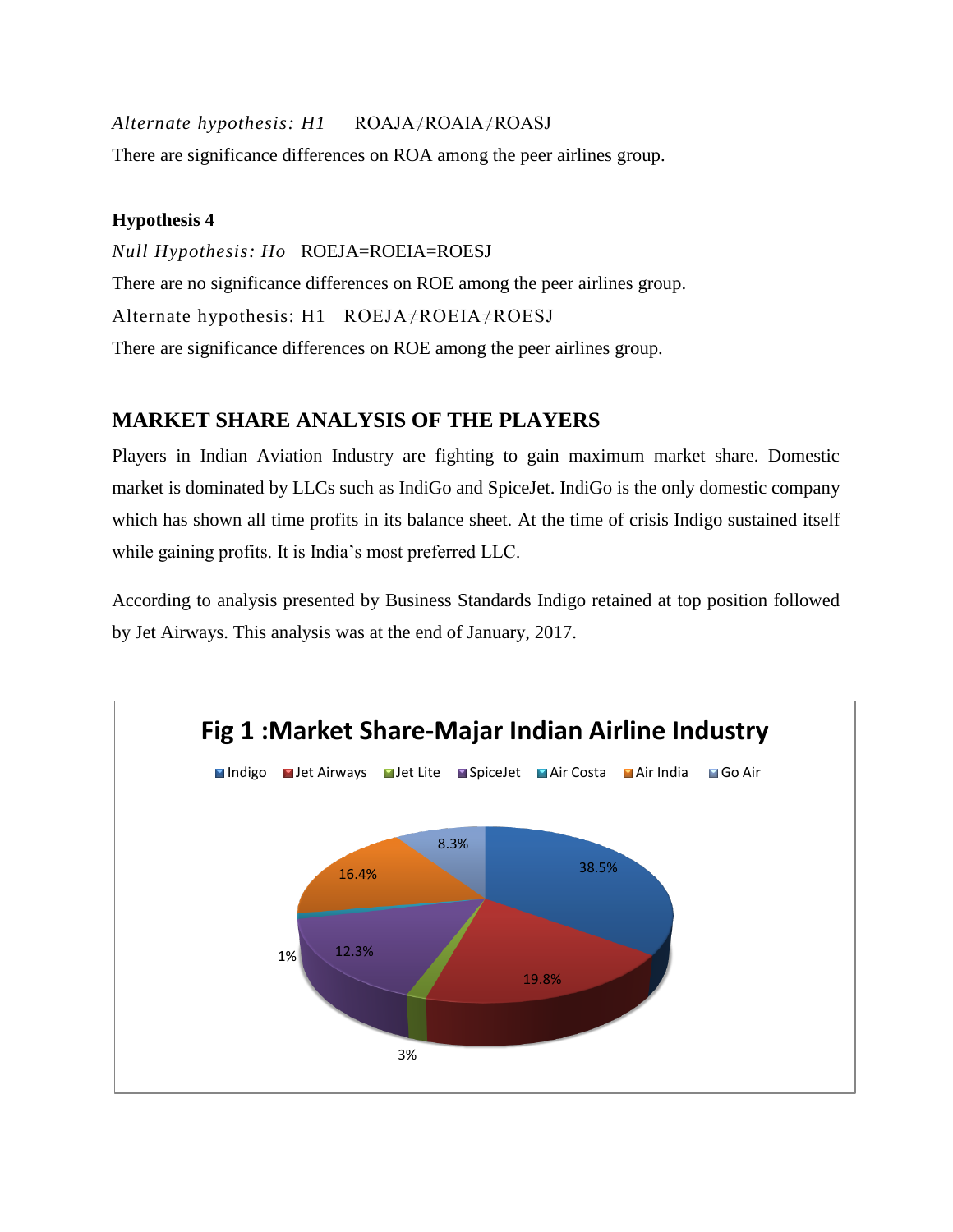Considering passenger load factor analysis, Indigo and Air India has shown better results. From the data of CAPA we can compare it for the month of April 2013 to January 2017. All the companies are trying to increase load factor to 100 percent. This will directly results into their profit gain.

# **CHALLENGES OF INDIAN AIRLINE INDUSTRY**

During 2016-17 industry has gone through tough time. The industry was facing major challenges such as



**Fig. 2: Challenges of Indian Airline Industry**

# **DATA ANALYSIS AND INTERPRETATION**

# **Table -1: DESCRIPTIVE STATISTICS OF NET PROFIT MARGIN**

| <b>DESCRIPTION</b> | <b>JET AIRWAYS</b> | <b>INDIGO</b> | <b>SPICEJET</b> |  |
|--------------------|--------------------|---------------|-----------------|--|
| <b>MEAN</b>        | $-8.32$            | 7.94          | $-8.874$        |  |
| <b>MEDIAN</b>      | $-8.34$            | 8.51          | $-13.2$         |  |
| <b>STANDARD</b>    | 8.162514931        | 4.911776664   | 8.566015993     |  |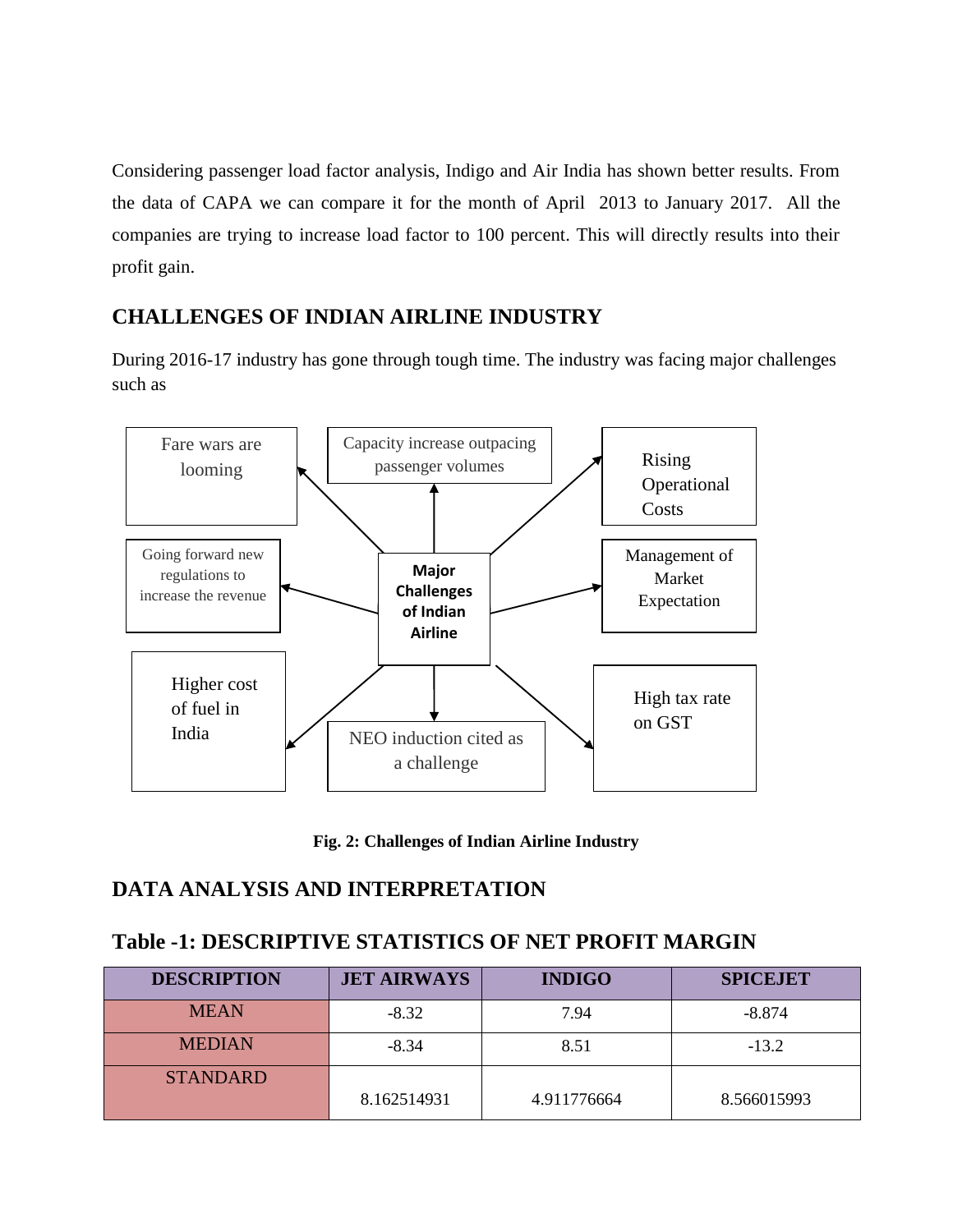| <b>DEVIATION</b>       |              |                |              |
|------------------------|--------------|----------------|--------------|
| <b>SAMPLE VARIANCE</b> | 66.62665     | 24.12555       | 73.37663     |
| <b>KURTOSIS</b>        | 1.36764031   | $-0.069365224$ | -1.271331482 |
| <b>SKEWNESS</b>        | -1.058059347 | 0.57048974     | 0.901718785  |
| <b>MINIMUM</b>         | $-21.19$     | 2.52           | $-15.91$     |
| <b>MAXIMUM</b>         | 0.07         | 15.11          | 3.51         |
| <b>SUM</b>             | $-41.6$      | 39.7           | $-44.37$     |
| <b>COUNT</b>           | 5            | 5              | 5            |

## **INTERPRETATION**

According to the Table shown above the Mean, Median, Skewness, Minimum, Maximum, Sum is highest for Indigo Airlines. Standard Deviation is highest for Spice Jet Airlines Sample Variance is applicable for Indigo. Kurtosis is positive for Jet Airways.

| <b>DESCRIPTION</b>     | <b>JET AIRWAYS</b> | <b>INDIGO</b> | <b>SPICEJET</b> |  |
|------------------------|--------------------|---------------|-----------------|--|
| <b>MEAN</b>            | 2.196              | 9.424         | $-8.544$        |  |
| <b>MEDIAN</b>          | 1.52               | 9.71          | $-12.65$        |  |
| <b>STANDARD</b>        |                    |               |                 |  |
| <b>DEVIATION</b>       | 8.01785071         | 7.011168234   | 7.484345663     |  |
| <b>SAMPLE VARIANCE</b> | 64.28593           | 49.15648      | 56.01543        |  |
| <b>KURTOSIS</b>        | 0.692038328        | -1.186797772  | $-1.507220785$  |  |
| <b>SKEWNESS</b>        | 0.09687181         | 0.105420359   | 0.847148602     |  |
| <b>MINIMUM</b>         | $-8.58$            | 0.87          | $-15.17$        |  |
| <b>MAXIMUM</b>         | 13.28              | 18.57         | 2.1             |  |
| <b>SUM</b>             | 10.98              | 47.12         | $-42.72$        |  |
| <b>COUNT</b>           | 5                  | 5             | 5               |  |

**TABLE -2: DESCRIPTIVE STATISTICS OF OPERATING PROFIT MARGIN**

# **INTERPRETATION**

According to the table shown above, Mean and Median is highest for the Indigo Airlines.

Standard Deviation is highest for Jet Airways. Sample Variance is effective for Indigo Airlines. Kurtosis is highest for Jet Airways .Skewness is highest for Jet Airways. Minimum, Maximum and Sum is highest for Indigo Airlines .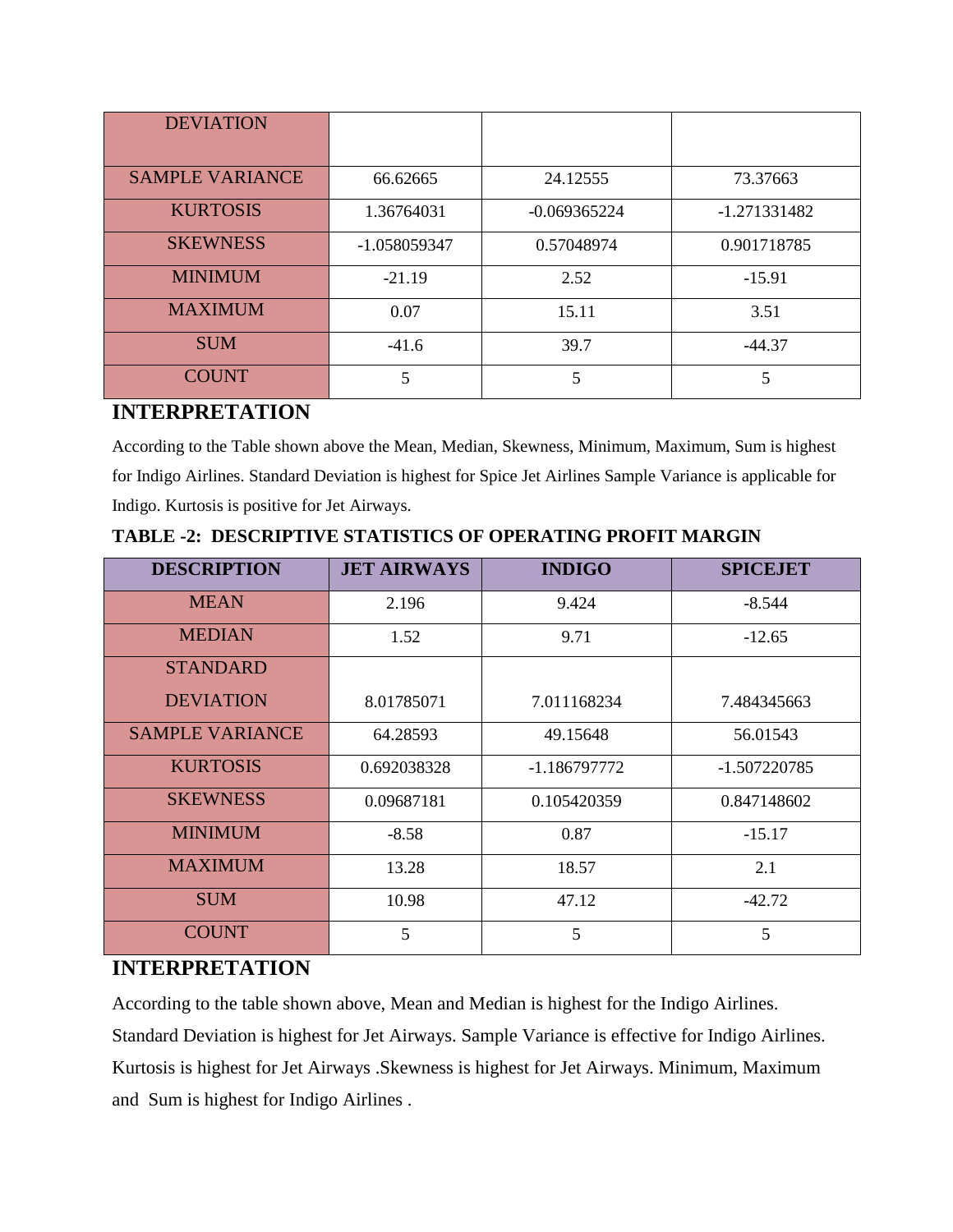| <b>DESCRIPTION</b>     | <b>JET AIRWAYS</b> | <b>INDIGO</b>  | <b>SPICEJET</b> |  |
|------------------------|--------------------|----------------|-----------------|--|
| <b>MEAN</b>            | $-7.572$           | 12.078         | $-19.07$        |  |
| <b>MEDIAN</b>          | $-5.95$            | 12.25          | $-24.74$        |  |
| <b>STANDARD</b>        |                    |                |                 |  |
| <b>DEVIATION</b>       | 7.750027097        | 8.665810406    | 20.02194546     |  |
| <b>SAMPLE VARIANCE</b> | 60.06292           | 75.09627       | 400.8783        |  |
| <b>KURTOSIS</b>        | 1.063973672        | $-0.907780123$ | $-0.928711542$  |  |
| <b>SKEWNESS</b>        | -1.109392946       | 0.521291543    | 0.715857106     |  |
| <b>MINIMUM</b>         | $-19.76$           | 3.75           | $-39.34$        |  |
| <b>MAXIMUM</b>         | 0.05               | 24.36          | 9.65            |  |
| <b>SUM</b>             | $-37.86$           | 60.39          | $-95.35$        |  |
| <b>COUNT</b>           | 5                  | 5              | 5               |  |

# **TABLE -3: DESCRIPTIVE STATISTICS OF RETURN ON ASSETS**

# **INTERPRETATION**

Mean and Median is the highest for Indigo Airlines. Standard Deviation is the highest for Spice Jet . Sample Variance is the lowest for Jet Airways. Kurtosis is the highest for Jet Airways. Skewness is the highest for Indigo Airlines. Minimum, Maximum and Sum is the highest for Indigo Airlines.

**TABLE -4: DESCRIPTIVE STATISTICS OF RETURN ON EQUITY** 

| <b>DESCRIPTION</b>     | <b>JET AIRWAYS</b> | <b>INDIGO</b> | <b>SPICEJET</b> |  |
|------------------------|--------------------|---------------|-----------------|--|
| <b>MEAN</b>            | 36.72              | 176.33        | 136.16          |  |
| <b>MEDIAN</b>          | 46.75              | 173.48        | 221.5           |  |
| <b>STANDARD</b>        |                    |               |                 |  |
| <b>DEVIATION</b>       | 372.0731062        | 123.798694    | 329.9452465     |  |
| <b>SAMPLE VARIANCE</b> | 138438.3964        | 15326.11663   | 108863.8657     |  |
| <b>KURTOSIS</b>        | 4.999963576        | -2.672934349  | 5               |  |
| <b>SKEWNESS</b>        | $-2.236057785$     | 0.050325115   | $-2.236067977$  |  |
| <b>MINIMUM</b>         | $-831.69$          | 40.59         | -737.78         |  |
| <b>MAXIMUM</b>         | 1.16               | 317.71        | $\theta$        |  |
| <b>SUM</b>             | $-830.53$          | 881.63        | -737.78         |  |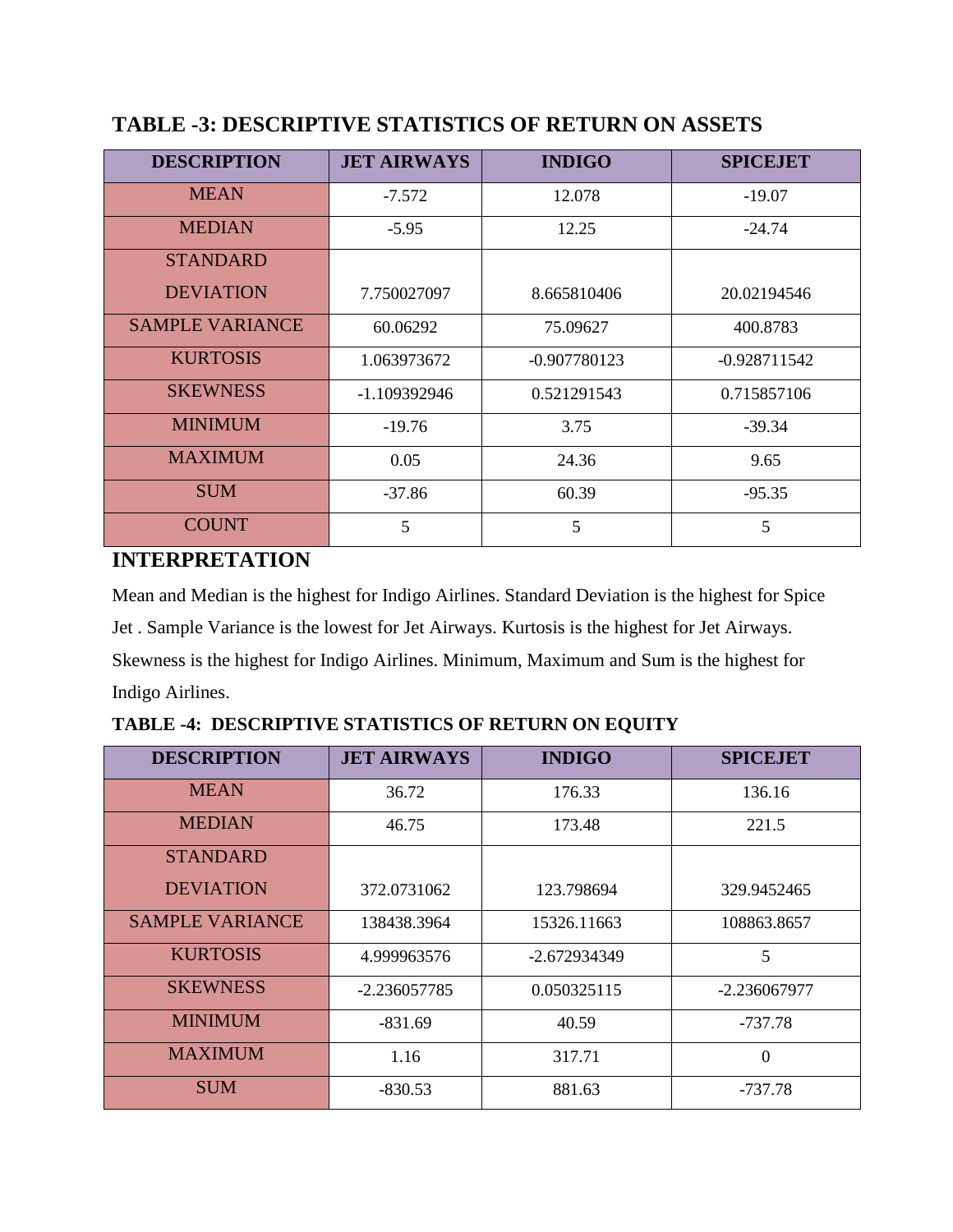| CCTM<br>n |  |  |
|-----------|--|--|
|           |  |  |

## **INTERPRETATION**

Mean and Median is the highest for Indigo Airlines. Standard Deviation is the highest for Spice Jet . Sample Variance is the lowest for Jet Airways. Kurtosis is the highest for Jet Airways. Skewness is the highest for Indigo Airlines. Minimum, Maximum and Sum is the highest for Indigo Airlines.

## **HYPOTHESIS TESTING**

#### **HYPOTHESIS 1**

Null Hypothesis( Ho): *There are no significance differences on Net Profit Margin among the peer airlines group*

Alternate hypothesis( H1):There are significance differences on Net Profit Margin among the peer airlines group

#### **LEVEL OF SIGNIFICANCE**

0.05 level

## **IDENTIFICATION OF TEST STATISTICS**

2-WAY ANOVA (Analysis Of Variance)

#### **TEST RESULTS**

| <b>SOURCE</b>    |           |               |           |                |                | F               |
|------------------|-----------|---------------|-----------|----------------|----------------|-----------------|
| <b>OF</b>        | <b>SS</b> | df            | <b>MS</b> | $\overline{F}$ | <b>P-VALUE</b> | <b>CRITICAL</b> |
| <b>VARIATION</b> |           |               |           |                |                |                 |
| <b>ROWS</b>      | 656.4876  |               | 656.4876  | 63.64966       | 0.004109       | 10.12796        |
| <b>COLUMNS</b>   | 103.101   | 3             | 34.36701  | 3.332049       | 0.174651       | 9.276628        |
| <b>ERROR</b>     | 30.94224  | 3             | 10.31408  |                |                |                 |
|                  |           |               |           |                |                |                 |
| <b>TOTAL</b>     | 790.5309  | $\mathcal{I}$ |           |                |                |                 |

#### **INTERPRETATION**

The ANOVA table reveals the table p-value is 0.004 which is less than 0.05, level of significance hence the null hypothesis is rejected and the alternative hypothesis is accepted. Therefore, there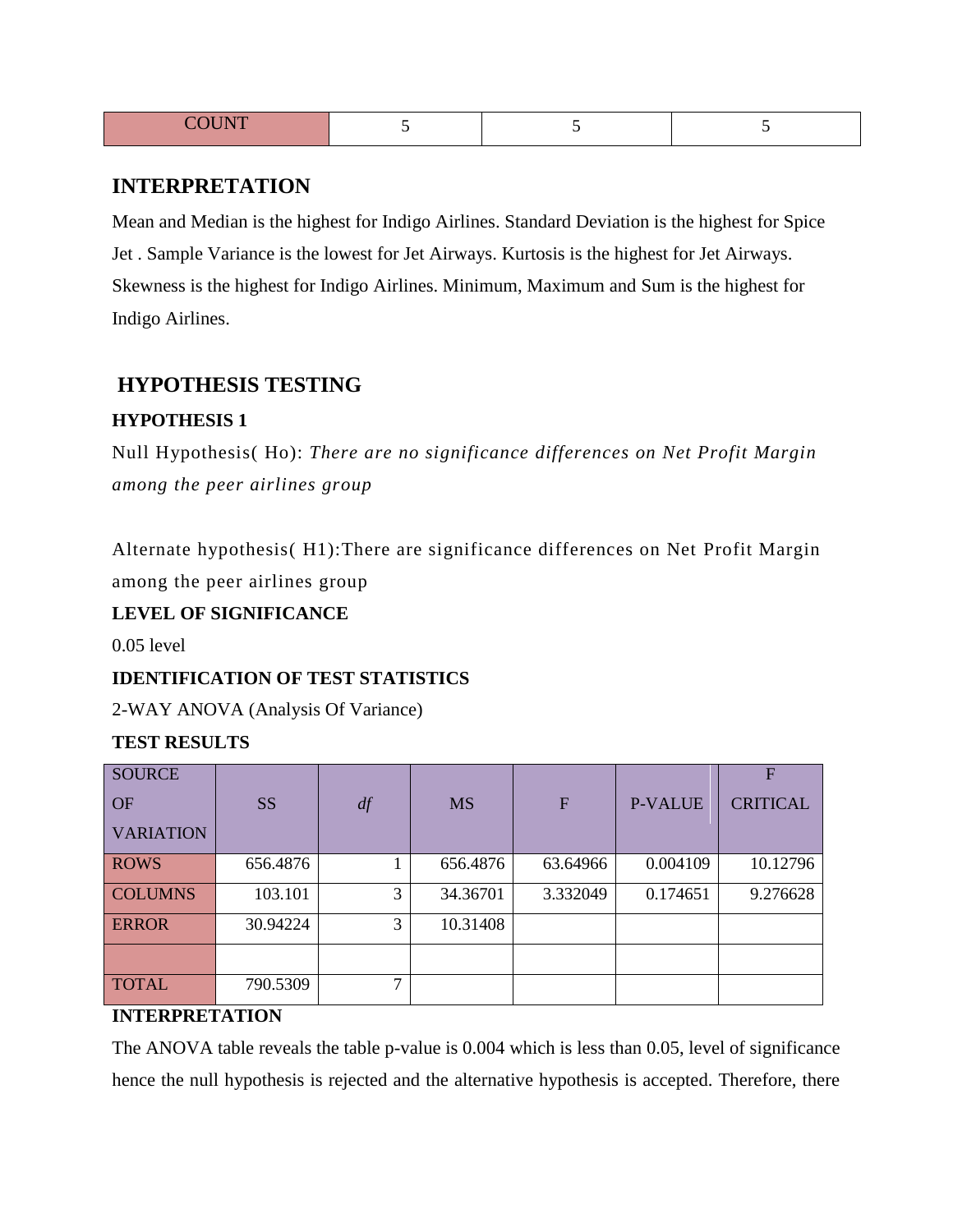are significance differences on Net Profit Margin among the peer airline groups. Hence the financial performance of all three airline groups regarding this ratio is different.

**ROW-WISE F**: The variation between F (63.65) and F- critical (10.13) is too high. So it implies that there is huge difference among each airline.

**COLUMN-WISE F:** The variation between F (3.33) and F-critical (9.28) is high. So it implies that the year-on-year growth of airline is marginal.

#### **HYPOTHESIS 2**

Null Hypothesis: Ho

There are no significance differences on Operating Profit Margin among the peer airlines group.

Alternate hypothesis: H1

There are significance differences on Operating Profit Margin among the peer airlines group.

## **LEVEL OF SIGNIFICANCE**

0.05 levels

## **IDENTIFICATION OF TEST STATISTICS**

2-WAY ANOVA (Analysis Of Variance)

## **TEST RESULTS**

| <b>SOURCE</b><br><b>OF</b><br><b>VARIATION</b> | <b>SS</b> | df            | <b>MS</b> | $\overline{F}$ | <b>P-VALUE</b> | F<br><b>CRITICAL</b> |
|------------------------------------------------|-----------|---------------|-----------|----------------|----------------|----------------------|
| <b>ROWS</b>                                    | 672.8946  |               | 672.8946  | 44.15132       | 0.006946       | 10.12796             |
| <b>COLUMNS</b>                                 | 128.7856  | 3             | 42.92855  | 2.816714       | 0.208843       | 9.276628             |
| <b>ERROR</b>                                   | 45.72194  | 3             | 15.24065  |                |                |                      |
|                                                |           |               |           |                |                |                      |
| <b>TOTAL</b>                                   | 847.4022  | $\mathcal{I}$ |           |                |                |                      |

## **INTERPRETATION**

The ANOVA table reveals the table p-value is .006 which is lower than 0.05, level of

significance. Hence the null hypothesis is rejected. Therefore, there are no significance differences on Operating Profit Margin among the peer airline groups. Hence the financial performance of all three airline groups regarding this ratio is same.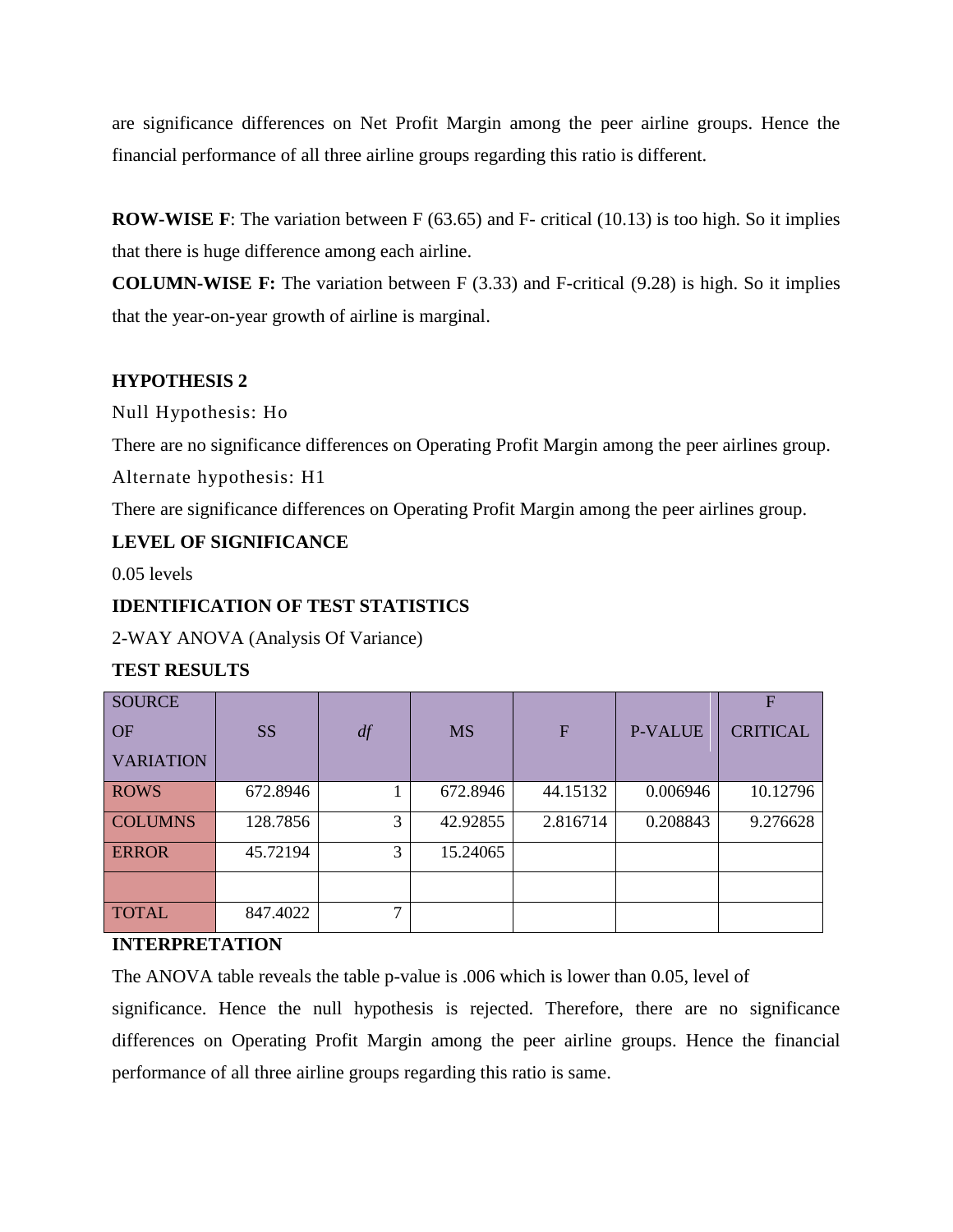**ROW-WISE F**: The variation between F (44.15) and F- critical (10.13) is high. So it implies that there is a huge difference among each airline groups.

**COLUMN-WISE F:** The variation between F (2.82) and F-critical (9.28) is high. So it implies that the year-on-year growth of airline groups is high.

#### **HYPOTHESIS: 3**

Null Hypothesis: Ho

There are no significance differences on ROA among the peer airlines group

Alternate hypothesis: H1

There are significance differences on ROA among the peer airlines group

## **LEVEL OF SIGNIFICANCE**

0.05 level

#### **IDENTIFICATION OF TEST STATISTICS**

2-WAY ANOVA (Analysis Of Variance)

## **TEST RESULTS**

| <b>SOURCE</b>    |           |               |           |             |                | F               |
|------------------|-----------|---------------|-----------|-------------|----------------|-----------------|
| <b>OF</b>        | <b>SS</b> | df            | <b>MS</b> | $\mathbf F$ | <b>P-VALUE</b> | <b>CRITICAL</b> |
| <b>VARIATION</b> |           |               |           |             |                |                 |
| <b>ROWS</b>      | 2486.183  |               | 2486.183  | 72.7038     | 0.003389       | 10.12796        |
| <b>COLUMNS</b>   | 581.7027  | 3             | 193.9009  | 5.670273    | 0.093986       | 9.276628        |
| <b>ERROR</b>     | 102.5881  | 3             | 34.19605  |             |                |                 |
|                  |           |               |           |             |                |                 |
| <b>TOTAL</b>     | 3170.473  | $\mathcal{I}$ |           |             |                |                 |

#### **INTERPRETATION**

The ANOVA table reveals the table p-value is .003 which is less than 0.05, level of

significance. Hence the null hypothesis is rejected and the alternative hypothesis is accepted. Therefore, there are significance differences on ROA among the airline groups. Hence the financial performance of all three airline groups regarding this ratio is different.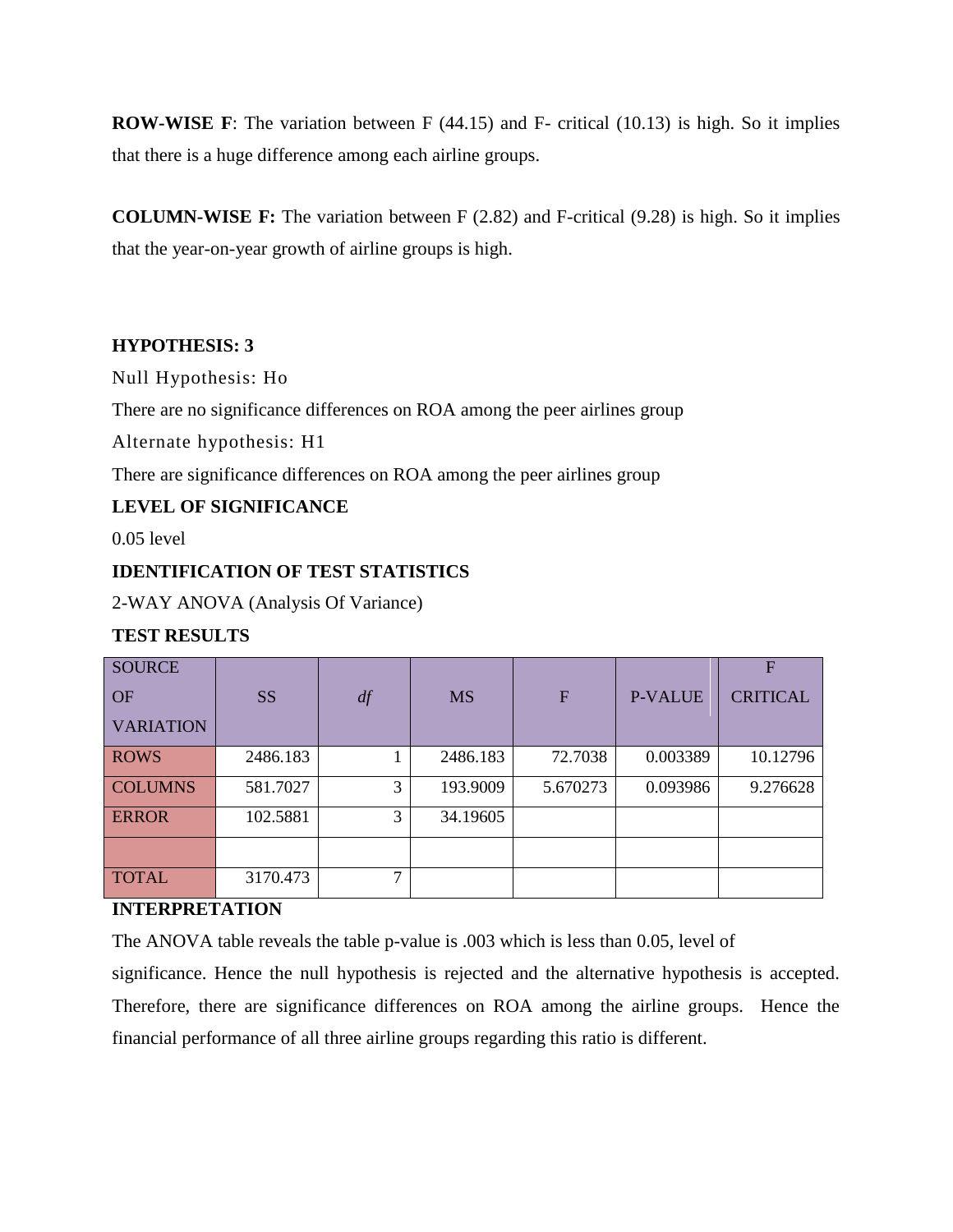**ROW-WISE F:** The variation between F (72.70) and F- critical (10.13) is too high. So it implies that there is huge difference among each airline groups.

**COLUMN-WISE F:** The variation between F (5.67) and F-critical (9.27) is considerably high.

So it implies that the year-on-year growth of airline groups is high.

## **HYPOTHESIS 4**

Null Hypothesis: Ho

There are no significance differences on ROE among the peer airlines group

Alternate hypothesis: H1

There are significance differences on ROE among the peer airlines group

## **LEVEL OF SIGNIFICANCE**

0.05 level

## **IDENTIFICATION OF TEST STATISTICS**

2-WAY ANOVA (Analysis Of Variance)

## **TEST RESULTS**

| <b>SOURCE</b><br><b>OF</b><br><b>VARIATION</b> | <b>SS</b> | df            | <b>MS</b> | $\overline{F}$ | <b>P-VALUE</b> | F<br><b>CRITICAL</b> |
|------------------------------------------------|-----------|---------------|-----------|----------------|----------------|----------------------|
| <b>ROWS</b>                                    | 223623.3  |               | 223623.3  | 4.559583       | 0.122394       | 10.12796             |
| <b>COLUMNS</b>                                 | 308482.9  | 3             | 102827.6  | 2.096611       | 0.279357       | 9.276628             |
| <b>ERROR</b>                                   | 147134.1  | 3             | 49044.68  |                |                |                      |
|                                                |           |               |           |                |                |                      |
| <b>TOTAL</b>                                   | 679240.2  | $\mathcal{I}$ |           |                |                |                      |

#### **INTERPRETATION**

The ANOVA table reveals the table p-value is 0.122 which is higher than 0.05, level of significance. Hence the null hypothesis is accepted and the alternative hypothesis is rejected. Therefore, there are no significance differences on ROE among the airline groups. Hence the financial performance of all three airline groups regarding this ratio is not different.

**ROW-WISE F**: The variation between F (4.56) and F- critical (10.13) is considerably low. So it implies that there is no considerable difference among each airline groups.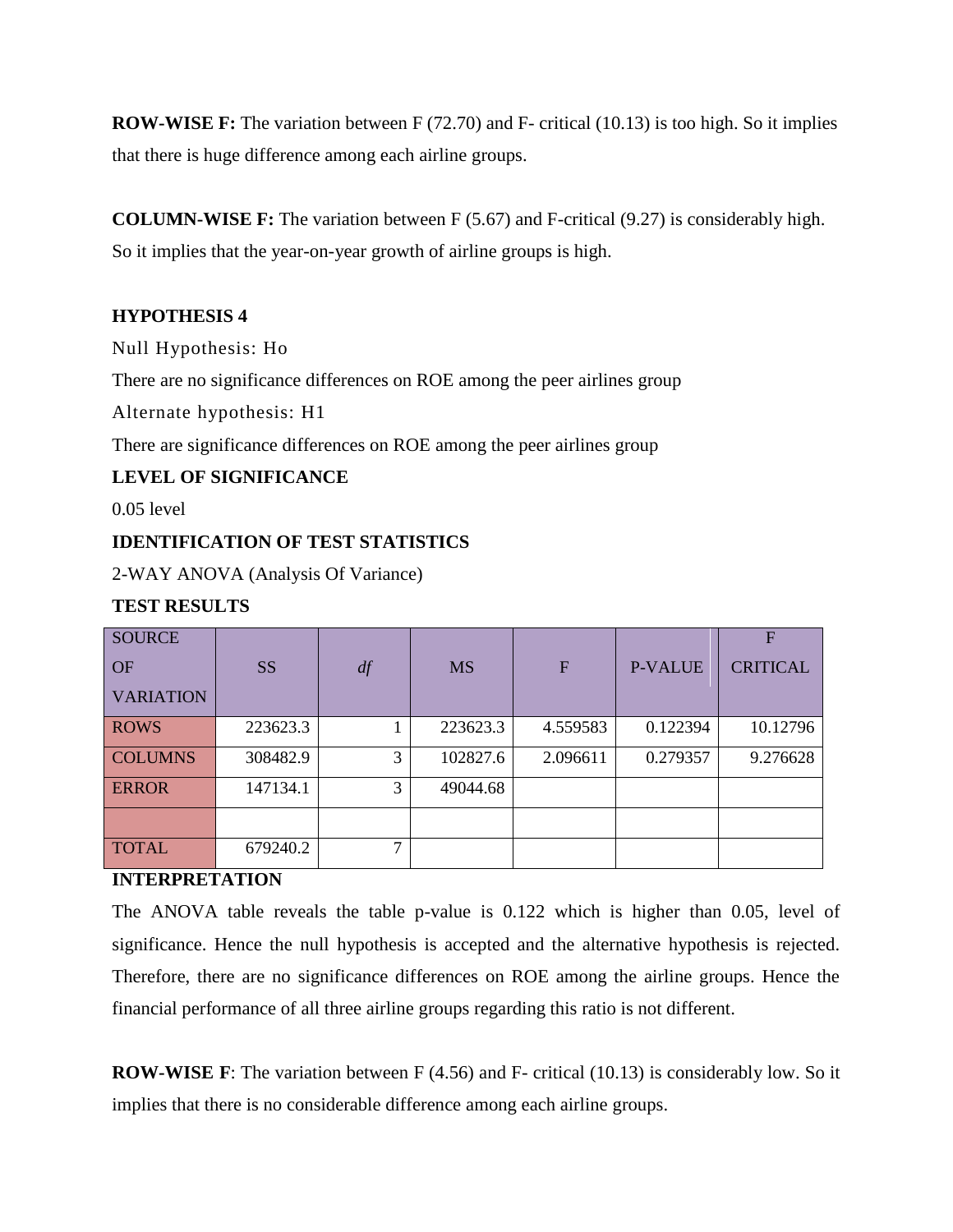**COLUMN-WISE F:** The variation between F (2.10) and F-critical (9.28) is slightly high. So it implies that the year-on-year growth of airline groups is marginal.

# **FINDINGS & SUGGESTIONS**

This project analyzed the financial performance of India's aviation sector over the period of 5 years from 2012 to 2016. The results indicate that the overall airlines financial performance in terms of profitability measured in terms of NPM, OPM, ROA, and ROE.

In case of NPM Jet Airways and Spice Jet Airlines was not doing well but Indigo Airlines started off with high margin in 2012 and did not perform well in the next 3 years and going once again high in 2016 .

In case of OPM Jet Airways and Spice Jet Airlines started off well but declined from 2015 onwards. Indigo Airlines kept up with a consistent growth.

In case of ROA Jet Airways and Spice Jet Airlines did not perform well from the beginning itself and declined from 2015 onwards. Indigo Airlines kept up with a consistent growth without going too low.

In case of ROE both Jet Airways and Spice Jet Airlines made a huge hike in the year 2015 but came down a few percentages in 2016 whereas Indigo Airlines was consistently growing in its ROE and made a huge rise in 2016.

Therefore from all the ratios it is understandable that the INDIGO Airlines is performing well and that they are using a good strategy and being competitive from other airline groups.

# **CONCLUSION**

This research brings out the various comparisons between the companies which have taken under study, different Financial parameters through which the airline companies do growth,challeges, pricing activities to attract the travelers. It also shows the financial prospects of companies with the help of the annual reports published by them. This project reflects the Management team and their work, the Corporate Social Responsibilities taken by them. On the basis of the study it was